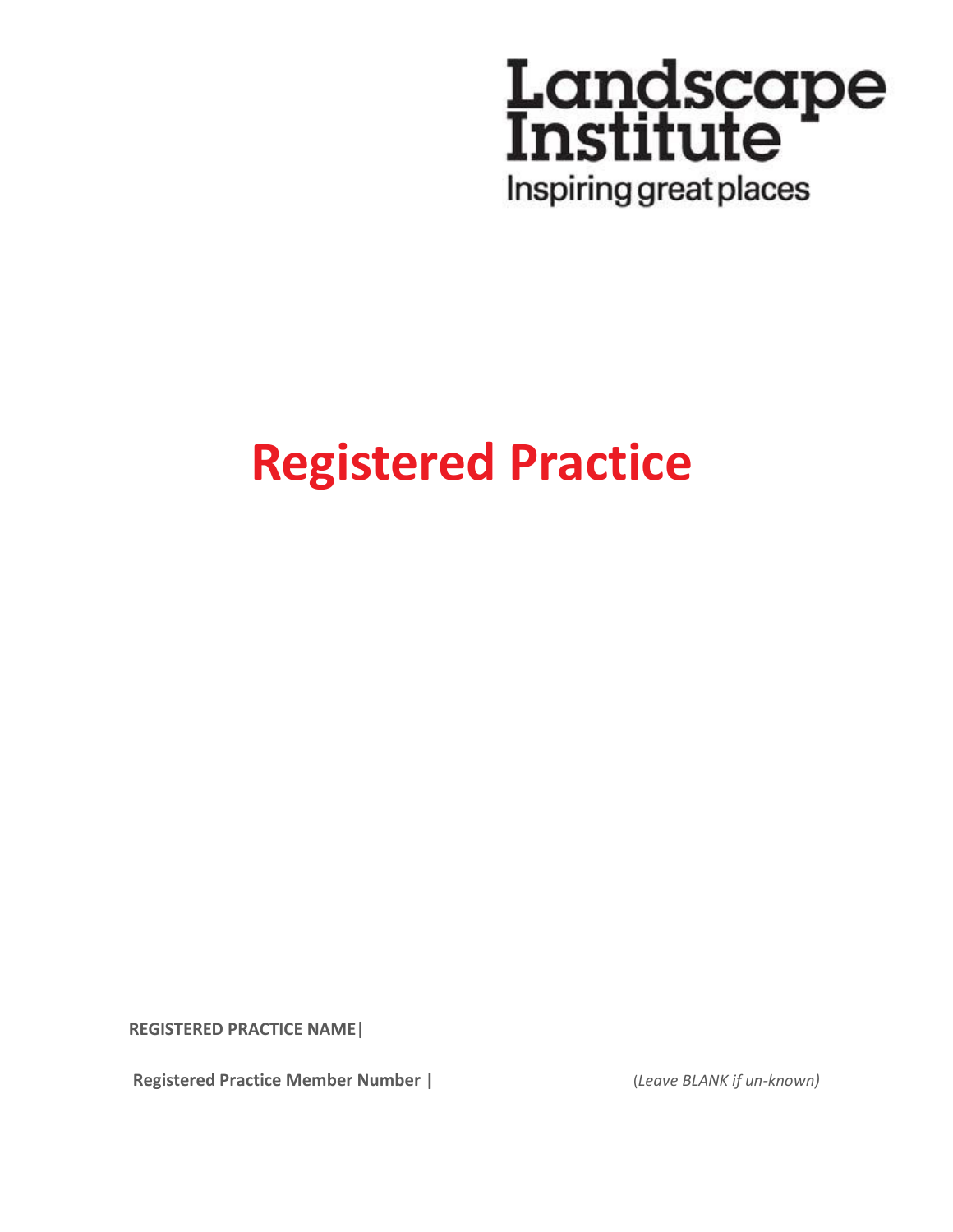| <b>REGISTERED PRACTICE APPLICATION</b>                                                                   |                                                                                                    |                 |                                       |                         |                              |  |                                                            |                                       |
|----------------------------------------------------------------------------------------------------------|----------------------------------------------------------------------------------------------------|-----------------|---------------------------------------|-------------------------|------------------------------|--|------------------------------------------------------------|---------------------------------------|
| <b>CONTACT INFORMATION</b>                                                                               |                                                                                                    |                 |                                       |                         |                              |  |                                                            |                                       |
|                                                                                                          | <b>Full Contact Name:</b>                                                                          |                 |                                       |                         |                              |  |                                                            |                                       |
| Title (Mr, Ms, Mrs, Dr/Prof):                                                                            |                                                                                                    |                 |                                       |                         | Name of Practice/department: |  |                                                            |                                       |
|                                                                                                          | Address:                                                                                           |                 |                                       |                         |                              |  |                                                            |                                       |
| County/Country:<br>City:                                                                                 |                                                                                                    |                 |                                       |                         |                              |  |                                                            | Postcode:                             |
| <b>Work Phone:</b><br>Website:                                                                           |                                                                                                    |                 |                                       |                         | E-mail:                      |  |                                                            |                                       |
|                                                                                                          |                                                                                                    |                 |                                       |                         |                              |  |                                                            |                                       |
| Is the address you have given the Head Office:                                                           |                                                                                                    |                 |                                       |                         |                              |  |                                                            |                                       |
|                                                                                                          | Yes<br>П                                                                                           |                 |                                       | No                      | $\Box$                       |  |                                                            |                                       |
|                                                                                                          |                                                                                                    |                 |                                       |                         | <b>TYPE OF PRACTICE</b>      |  |                                                            |                                       |
|                                                                                                          | Which of the following are you registering your practice/department as:                            |                 |                                       |                         |                              |  |                                                            |                                       |
| $\Box$                                                                                                   | Landscape Practice - Private<br>Practice                                                           | $\Box$          | Office                                |                         | Landscape Practice - Branch  |  | $\Box$                                                     | Landscape Practice - Sole<br>Practice |
| □                                                                                                        | Multi-Disciplinary - Private<br>Practice                                                           | □               | Multi-Disciplinary - Branch<br>Office |                         |                              |  | $\Box$                                                     | Multi-Disciplinary - Sole<br>Practice |
| $\Box$                                                                                                   | Local Authority - Landscape<br>Department                                                          | $\Box$          | <b>Registered Charity</b>             |                         |                              |  | $\Box$                                                     | Other (Please state)                  |
|                                                                                                          |                                                                                                    |                 |                                       |                         | <b>FORM OF TRADING</b>       |  |                                                            |                                       |
|                                                                                                          | Please select one of the following:                                                                |                 |                                       |                         |                              |  |                                                            |                                       |
| $\Box$                                                                                                   | Charity                                                                                            | $\Box$          |                                       | Limited Company / LLP   |                              |  | $\Box$                                                     | Local Authority                       |
| $\Box$                                                                                                   | Partnership                                                                                        | <b>PLC</b><br>□ |                                       |                         |                              |  | П                                                          | Sole Trader                           |
|                                                                                                          |                                                                                                    |                 |                                       |                         | <b>DISCIPLINES</b>           |  |                                                            |                                       |
|                                                                                                          | Please select the professional disciplines that are practiced by the Principle/Department leaders: |                 |                                       |                         |                              |  |                                                            |                                       |
| $\Box$                                                                                                   | Landscape Planning                                                                                 |                 |                                       | $\Box$                  | <b>Town Planning</b>         |  |                                                            |                                       |
| $\Box$                                                                                                   | Landscape Architecture                                                                             |                 |                                       | $\Box$                  | Architecture                 |  |                                                            |                                       |
| $\Box$                                                                                                   | Landscape Design                                                                                   |                 |                                       | $\Box$                  | <b>Urban Design</b>          |  |                                                            |                                       |
| $\Box$                                                                                                   | Garden Design                                                                                      |                 |                                       | $\Box$                  | Forestry (Woodland / Trees)  |  |                                                            |                                       |
| $\Box$                                                                                                   | Landscape Management                                                                               |                 |                                       | $\Box$                  | Surveying                    |  |                                                            |                                       |
| $\Box$                                                                                                   | Landscape Science                                                                                  |                 |                                       | $\Box$                  | Ecology                      |  |                                                            |                                       |
| $\Box$                                                                                                   | <b>Civil Engineering</b>                                                                           |                 |                                       | П                       | Other (Please state)         |  |                                                            |                                       |
| <b>EXPERTISE AND SERVICES</b>                                                                            |                                                                                                    |                 |                                       |                         |                              |  |                                                            |                                       |
| Please select the expertise and services that apply to the Practice/Department you are registering:      |                                                                                                    |                 |                                       |                         |                              |  |                                                            |                                       |
| □                                                                                                        | Arboriculture                                                                                      |                 |                                       | □                       | Legislation - England        |  |                                                            |                                       |
| □                                                                                                        | Building Design (Green Roofs / Walls etc)                                                          |                 |                                       | П                       | Legislation - Wales          |  |                                                            |                                       |
| □                                                                                                        | <b>CDM</b>                                                                                         |                 |                                       | П                       | Legislation - Scotland       |  |                                                            |                                       |
| Charity Registered in England and Wales<br>No. 1073396<br>London<br><b>W1T4TQ</b><br>VAT No. 927 5720 07 |                                                                                                    |                 |                                       | 85 Tottenham Court Road |                              |  | Switchboard +44 330 808 2230<br>www.landscapeinstitute.org |                                       |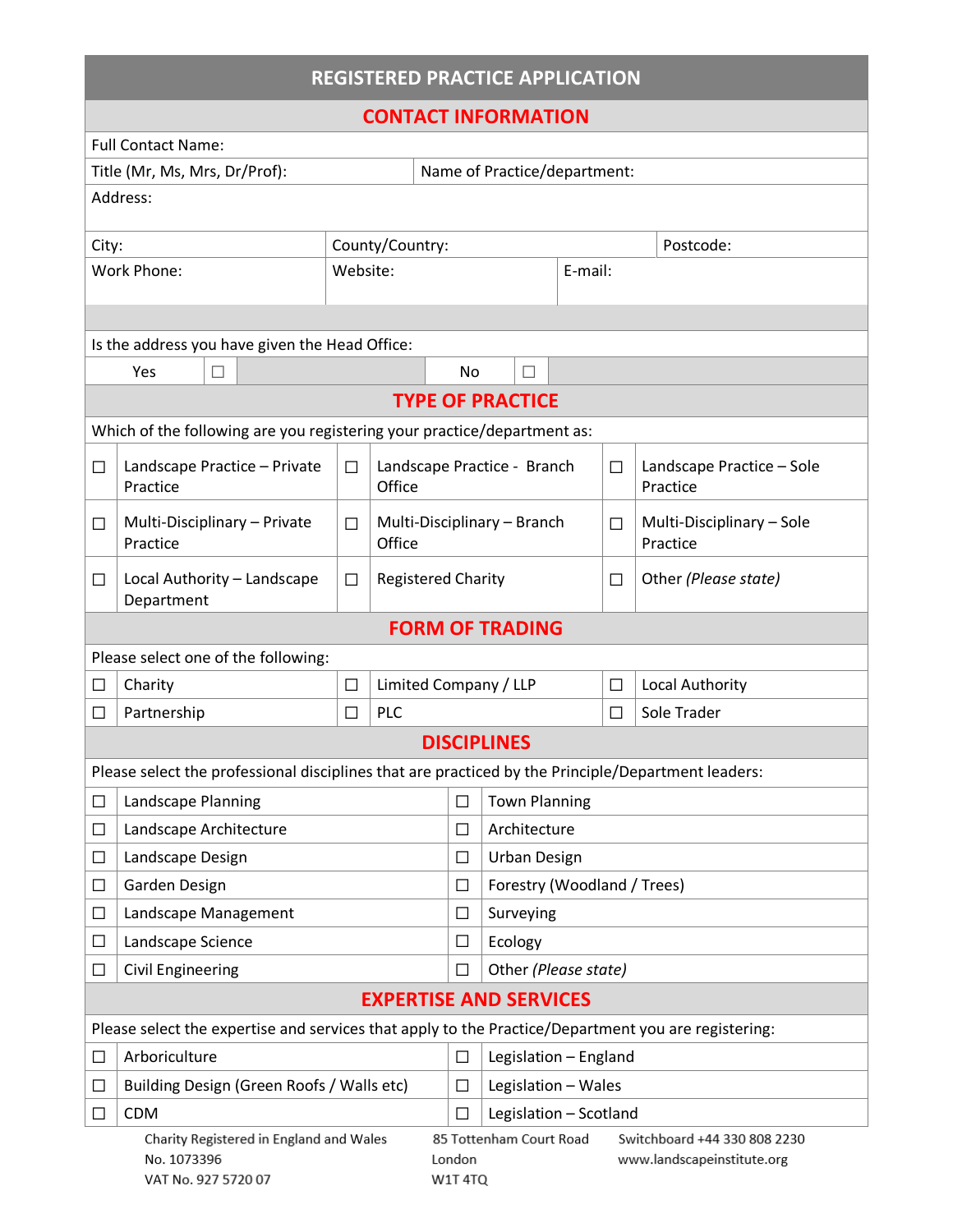| <b>REGISTERED PRACTICE APPLICATION</b>                                                                                                                                                                                                                                                                                                                         |                                                                                     |        |                                              |  |
|----------------------------------------------------------------------------------------------------------------------------------------------------------------------------------------------------------------------------------------------------------------------------------------------------------------------------------------------------------------|-------------------------------------------------------------------------------------|--------|----------------------------------------------|--|
| $\Box$                                                                                                                                                                                                                                                                                                                                                         | <b>Community Engagement</b>                                                         | $\Box$ | Legislation - Northern Ireland               |  |
| $\Box$                                                                                                                                                                                                                                                                                                                                                         | Contracts                                                                           | $\Box$ | Liability / Risk Assessment                  |  |
| $\Box$                                                                                                                                                                                                                                                                                                                                                         | Costal / Marine                                                                     | $\Box$ | Lighting                                     |  |
| $\Box$                                                                                                                                                                                                                                                                                                                                                         | Energy (Windfarms / Power Stations etc)                                             | $\Box$ | <b>Master Planning</b>                       |  |
| $\Box$                                                                                                                                                                                                                                                                                                                                                         | <b>Environmental Conservation</b>                                                   | $\Box$ | Minerals / Extraction / Landfill             |  |
| $\Box$                                                                                                                                                                                                                                                                                                                                                         | <b>Environmental Designations</b>                                                   | $\Box$ | Parks / Recreation / Sport                   |  |
| $\Box$                                                                                                                                                                                                                                                                                                                                                         | <b>Environmental Impact Assessment</b>                                              | $\Box$ | <b>Pollution Control</b>                     |  |
| $\Box$                                                                                                                                                                                                                                                                                                                                                         | <b>Environmental Planning</b>                                                       | $\Box$ | <b>Project Management</b>                    |  |
| $\Box$                                                                                                                                                                                                                                                                                                                                                         | Food                                                                                | $\Box$ | Public Inquiry / Giving Evidence             |  |
| $\Box$                                                                                                                                                                                                                                                                                                                                                         | <b>Habitat Protection</b>                                                           | $\Box$ | Regeneration                                 |  |
| $\Box$                                                                                                                                                                                                                                                                                                                                                         | Health                                                                              | $\Box$ | School Grounds & Play                        |  |
| $\Box$                                                                                                                                                                                                                                                                                                                                                         | Highways                                                                            | $\Box$ | <b>Spatial Planning</b>                      |  |
| $\Box$                                                                                                                                                                                                                                                                                                                                                         | <b>Historic Landscapes</b>                                                          | $\Box$ | Sustainable Design                           |  |
| $\Box$                                                                                                                                                                                                                                                                                                                                                         | Horticulture                                                                        | $\Box$ | <b>Visual Impact Assessment</b>              |  |
| $\Box$                                                                                                                                                                                                                                                                                                                                                         | Housing                                                                             | $\Box$ | Water Management (Drainage / Flood Risk etc) |  |
| $\Box$                                                                                                                                                                                                                                                                                                                                                         | Industrial Sites / Remediation                                                      | $\Box$ | Wayfinding                                   |  |
| $\Box$                                                                                                                                                                                                                                                                                                                                                         | Landscape Character Assessment                                                      |        |                                              |  |
|                                                                                                                                                                                                                                                                                                                                                                |                                                                                     |        | <b>BUILDING INFORMATION MODELLING</b>        |  |
|                                                                                                                                                                                                                                                                                                                                                                | Please indicate which level of BIM Maturity your Practice/Department is working to: |        |                                              |  |
| $\Box$                                                                                                                                                                                                                                                                                                                                                         | Level 0                                                                             | $\Box$ | Level 1                                      |  |
| $\Box$                                                                                                                                                                                                                                                                                                                                                         | Level 2                                                                             | П      | Level 3                                      |  |
| Level 0<br>Unmanaged CAD, in 2D, with paper (or electronic paper) data exchange.                                                                                                                                                                                                                                                                               |                                                                                     |        |                                              |  |
| Level 1<br>Managed CAD, in 2D or 3D format using BS1192:2007, with a collaboration tool providing a common data<br>environment, possibly some standard data structures and formats. Commercial data managed by stand-alone<br>finance and cost management packages with no integration.                                                                        |                                                                                     |        |                                              |  |
| Level <sub>2</sub><br>Managed 3D environment held in separate discipline "BIM" tools with attached data. Commercial data<br>managed by an ERP. Integration on the basis of proprietary interfaces or bespoke middleware could be<br>regarded as "pBIM" (proprietary). The approach may utilize 4D and 5D cost elements as well as feed<br>operational systems. |                                                                                     |        |                                              |  |
| Level 3<br>A fully integrated and collaborative process enabled by 'web services' and compliant with emerging Industry<br>Foundation Class (IFC) standards. This level of BIM will utilize 4D construction sequencing, 5D cost information<br>and 6D project lifecycle management information.                                                                 |                                                                                     |        |                                              |  |
| <b>YEAR OUT STUDENTS</b>                                                                                                                                                                                                                                                                                                                                       |                                                                                     |        |                                              |  |
| Is your Practice/Department willing to take year-out Students:                                                                                                                                                                                                                                                                                                 |                                                                                     |        |                                              |  |
|                                                                                                                                                                                                                                                                                                                                                                | Yes                                                                                 | $\Box$ | No                                           |  |
|                                                                                                                                                                                                                                                                                                                                                                |                                                                                     |        |                                              |  |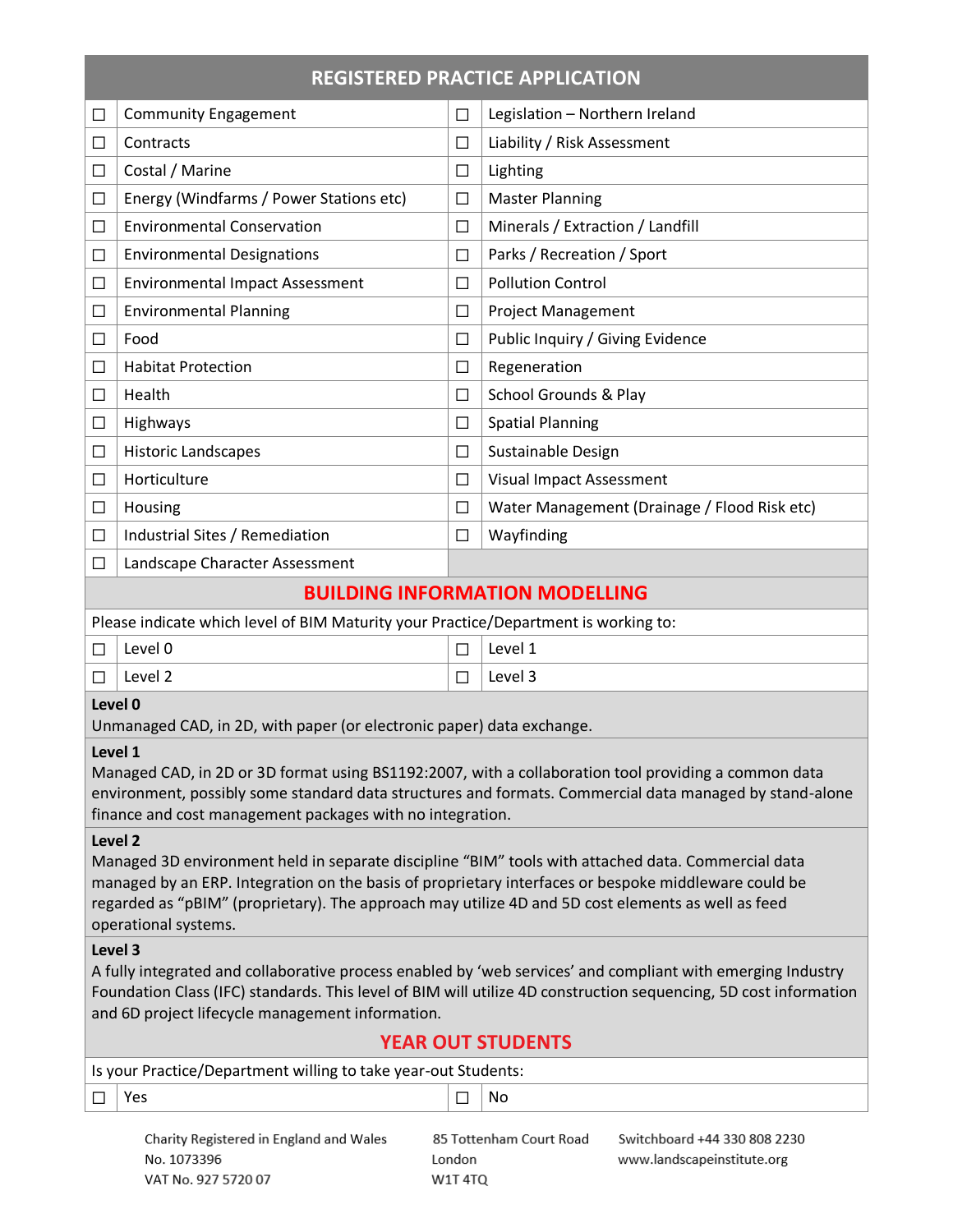#### **PRACTICE PERSONNEL**

Please state the names, with LI Member numbers, of all the **FULLY QUALIFIED** Landscape Principals at your Practice:

Principal 1 –

Principal 2 –

Principal 3 –

Principal 4 –

Principal 5 –

*A Principal is defined as a Partner or Director of the Practice with full legal, managerial, and financial responsibility for the landscape work of the Practice.* 

Please state the names, with LI Member numbers, of any other Related Principals that are **FULLY QUALIFIED** in a discipline other than landscape architecture:

Related Principal 1 –

Related Principal 2 –

Related Principal 3 –

Related Principal 4 –

Related Principal 5 –

*Where more than one is qualified in the same discipline, please only designate one, with the appropriate letters of designation. If your Practice is situated in a country outside the UK, Principals who have qualified professionally in that country may be listed.*

#### **DEPARTMENT PERSONNEL**

Please state the names, with LI Member numbers, of all the **FULLY QUALIFIED** Department Leaders at your Practice/Department:

Department Leader 1 –

Department Leader 2 –

Department Leader 3 –

Department Leader 4 –

Department Leader 5 –

*A Department Leader must have full managerial, and technical responsibility for the landscape work of the Department and the Chief Executive of the Practice/Orginisation must undertake that they will allow the Department Leader to practice in accordance with the Landscape Institute's Code of Conduct.* 

Please state the names, with LI Member numbers, of any other Related Department Leaders that are **FULLY QUALIFIED** in a discipline other than landscape architecture:

Related Department Leader 1 –

Related Department Leader 2 –

Related Department Leader 3 –

Related Department Leader 4 –

Related Department Leader 5 –

*Where more than one is qualified in the same discipline, please only designate one, with the appropriate letters of designation. If your Practice is situated in a country outside the UK, Principals who have qualified professionally in that country may be listed.*

85 Tottenham Court Road London W1T<sub>4TQ</sub>

Switchboard +44 330 808 2230 www.landscapeinstitute.org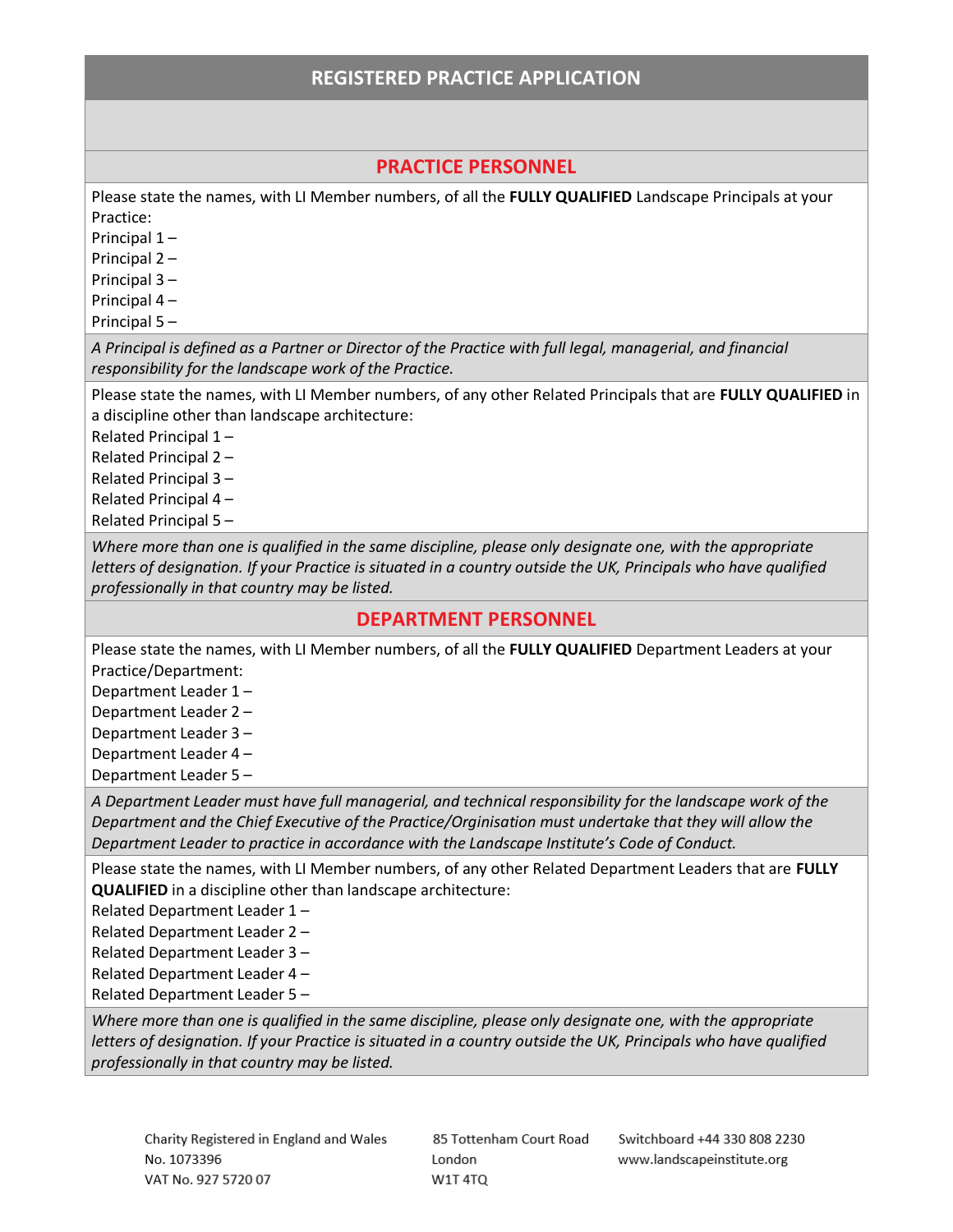## **PRACTICE STATUS**

Please select the appropriate status for your Practice/Department:

| П                                                                                                                                                                           | <b>Full Time</b> | П | Part Time                                               |  |  |
|-----------------------------------------------------------------------------------------------------------------------------------------------------------------------------|------------------|---|---------------------------------------------------------|--|--|
| Landscape Principal/Department Leader is at the office full-                                                                                                                |                  |   | Landscape Principal/Departmental Leader is not in full- |  |  |
| time                                                                                                                                                                        |                  |   | time attendance, but the office is staffed by a CMLI    |  |  |
| П                                                                                                                                                                           | <b>Branch</b>    | П | Other (Please state)                                    |  |  |
| Landscape Principal/Departmental Leader attends regularly,                                                                                                                  |                  |   |                                                         |  |  |
| but for unspecified periods and the office is not staffed by a                                                                                                              |                  |   |                                                         |  |  |
| <b>CMLI</b>                                                                                                                                                                 |                  |   |                                                         |  |  |
| <b>NUMBER OF PERSONNEL</b>                                                                                                                                                  |                  |   |                                                         |  |  |
| Please state the TOTAL number of personnel employed within the whole Practice/Department registering, this<br>should include admin, clerical, and multi-disciplinary staff: |                  |   |                                                         |  |  |
| Number of TOTAL Personnel -                                                                                                                                                 |                  |   |                                                         |  |  |
| Please state the TOTAL number of Landscape personnel employed within the whole Practice/Department                                                                          |                  |   |                                                         |  |  |
| registering, this should include admin, and clerical staff:                                                                                                                 |                  |   |                                                         |  |  |
| Number of TOTAL Landscape Personnel -                                                                                                                                       |                  |   |                                                         |  |  |
|                                                                                                                                                                             |                  |   |                                                         |  |  |

**SUMMARY DESCRIPTION**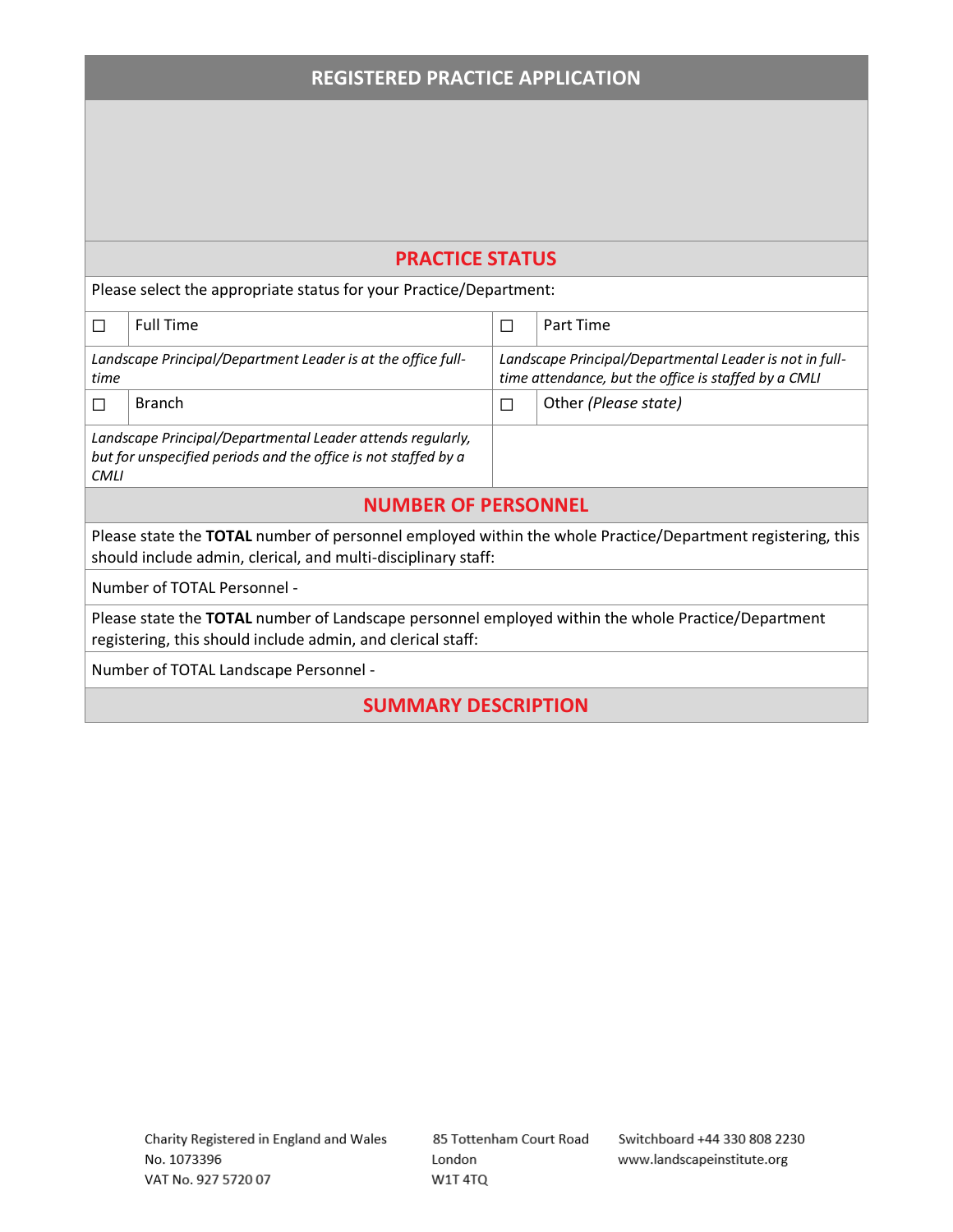Please provide a summary of your Practice/Department *(max 100 words): This summary will appear on the on-line Registered Practice Directory and it is intended to reflect the broad range of work carried out by the Practice/Department.*

### **PRACTICE DECLARATIONS**

**Practice holding PII cover with McParland Finn:** 

**I declare that this Practice holds professional indemnity insurance with McParland Finn and we authorise you to contact McParland Finn to obtain confirmation.** 

| Signature of Principal:                                                                                                                                                                                                                                            | Date: |  |  |  |
|--------------------------------------------------------------------------------------------------------------------------------------------------------------------------------------------------------------------------------------------------------------------|-------|--|--|--|
| Practice holding cover with other Insurance Broker:<br>I declare that this Practice holds professional indemnity insurance and enclose as evidence EITHER a copy of<br>the relevant section of the policy OR a signed statement from the insurance company/broker. |       |  |  |  |
| Please make sure the date of expiry of the policy is included.                                                                                                                                                                                                     |       |  |  |  |
| Signature of Principal:                                                                                                                                                                                                                                            | Date: |  |  |  |
| I confirm that I am the Principal of the Practice with full legal, managerial, and financial responsibility for<br>the landscape work of the Practice. I certify that the information provided is to the best of my knowledge<br>true and accurate.                |       |  |  |  |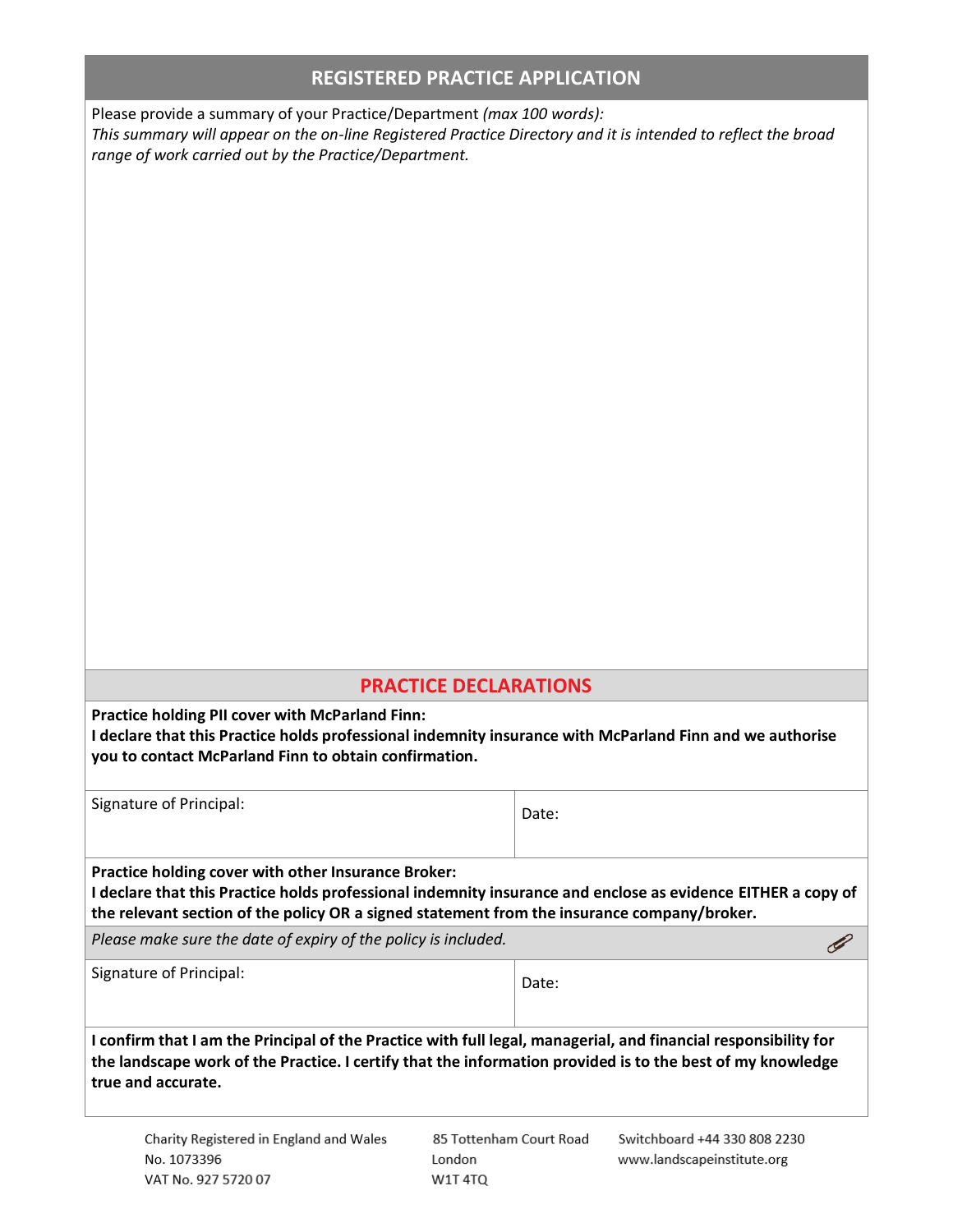| <b>REGISTERED PRACTICE APPLICATION</b>                                                                                                                                                                                                                                         |       |  |  |
|--------------------------------------------------------------------------------------------------------------------------------------------------------------------------------------------------------------------------------------------------------------------------------|-------|--|--|
| Signature of Principal:                                                                                                                                                                                                                                                        | Date: |  |  |
|                                                                                                                                                                                                                                                                                |       |  |  |
| I further declare that I shall be bound by the LI Charter, the LI By-Laws and the LI Code of Conduct.                                                                                                                                                                          |       |  |  |
| I understand that the LI reserves the right to terminate the Registered Practice Membership if I fail to pay<br>the subscription on time.                                                                                                                                      |       |  |  |
| I further understand that I may terminate the Registered Practice membership at any time by giving written<br>notice to the LI; if I choose to resign the Practice I will be invoiced for any outstanding subscription fees<br>relating to that part of the subscription year. |       |  |  |
| Signature of Principal:                                                                                                                                                                                                                                                        | Date: |  |  |
|                                                                                                                                                                                                                                                                                |       |  |  |
| <b>DEPARTMENT DECLARATIONS</b><br>Department holding PII cover with McParland Finn:                                                                                                                                                                                            |       |  |  |
| I declare that this Department holds professional indemnity insurance with McParland Finn and we<br>authorise you to contact McParland Finn to obtain confirmation.                                                                                                            |       |  |  |
| Signature of Department Leader:                                                                                                                                                                                                                                                | Date: |  |  |
| Department holding cover with other Insurance Broker:<br>I declare that this Department holds professional indemnity insurance and enclose as evidence EITHER a<br>copy of the relevant section of the policy OR a signed statement from the insurance company/broker.         |       |  |  |
| Please make sure the date of expiry of the policy is included.                                                                                                                                                                                                                 |       |  |  |
| Signature of Department Leader:                                                                                                                                                                                                                                                | Date: |  |  |
|                                                                                                                                                                                                                                                                                |       |  |  |

85 Tottenham Court Road London W1T 4TQ